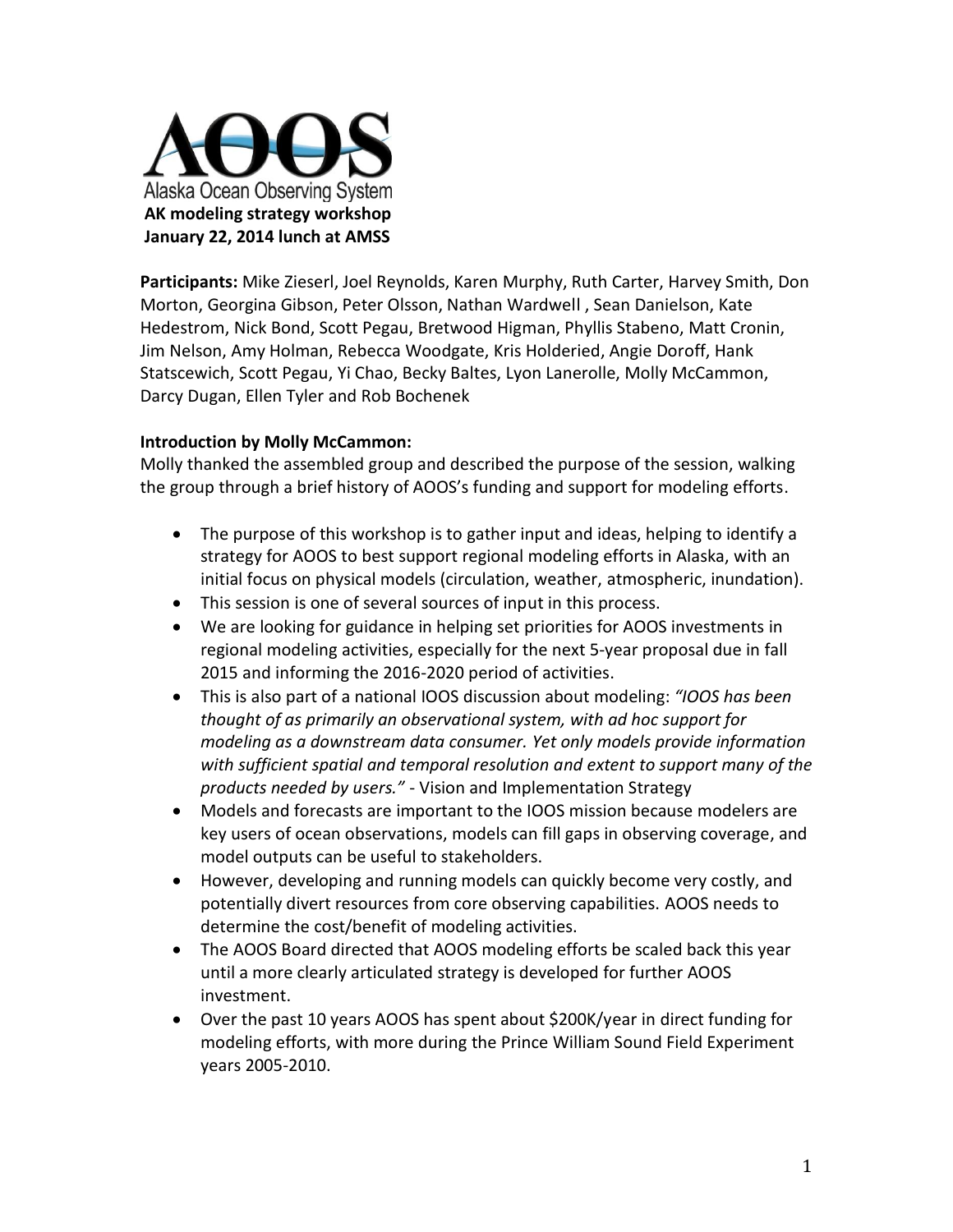When AOOS was funded through earmarks there was an assumption that funding would increase over time. Now with flat funding in the foreseeable future, AOOS is looking strategically at how to best allocate that ~10% of the total budget dedicated to a range of modeling activities:

### Past direct investments in modeling:

- 2005-06: UAF Modeling & Analysis Center: \$520k, modeling comparisons for sea ice, RAMS & ROMS
- 2005-06: Moorings & sensors in Southeast, Aleutian Island passes & Bering Strait to support developing circulation models
- 2005-2010: PWS Demonstration Project; ROMS, WRF, NPZ & SWAN models; about \$250-300k a year

# Current direct investments in modeling:

- PWS 24/7 ROMS (\$100k/year) Yi Chao
- GOA PWS & CI WRF (\$100k/year) Peter Olssen
- PWS hydrological model validation (\$75k over 3 years) Scott Pegau
- GOA ocean acidification model (\$100k for1 year) Jeremy Mathis
- Downscaled ocean climate models (\$125k over 2 years) John Walsh

### Indirect support for modeling efforts:

- Cook Inlet Modeling workgroup networking, facilitating dialogue  $\rightarrow$  led to support for NOAA NCOS ROMS modeling effort
- Observations for modeling purposes
	- o Wave obs into Wavewatch model & storminess model
	- o Industry obs into weather service forcasts
	- o Beaufort Sea: obs to validate NCEP wave model
- Adding value to existing models
	- o AOOS Model Explorer provides easy access to a multitude of models; these model output layers can now be layered with real-time observations and other data layers
	- o Aleutian and Bering Climate Vulnerability Assessment

# **Presentation: Research to operations: PWS ROMS & U.S. West Coast Modeling Testbed - Yi Chao**

- Yi gave a powerpoint describing Regional Ocean Modeling System (ROMS) demonstration in Prince William Sound, available at: http://www.aoos.org/workshops-and-reports
- More info at:<http://www.aoos.org/journal-highlights-aoos-researchers/>
- West coast model test bed focused on moving models from research to operations
- Specific tasks:
	- o Model intercomparisons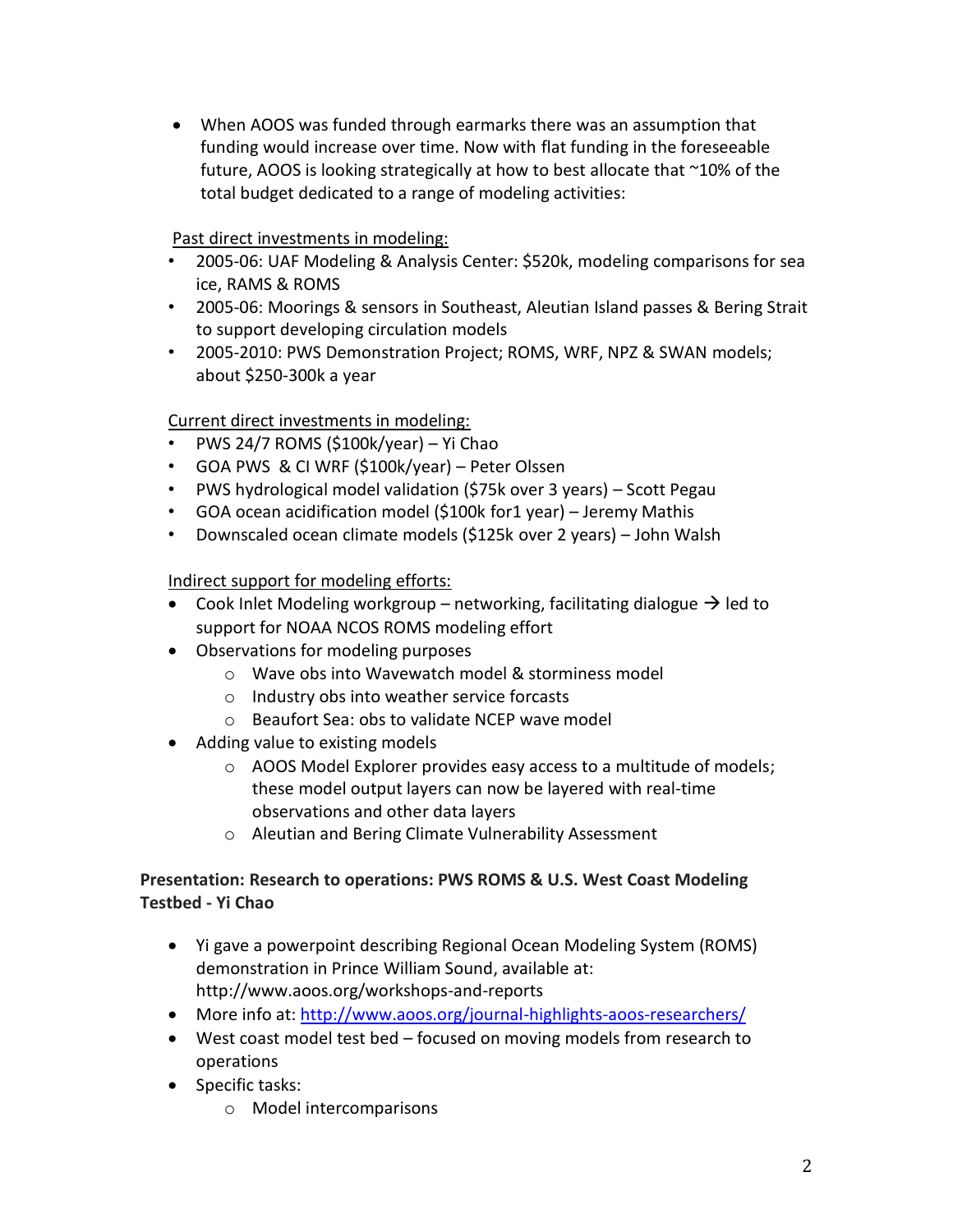- o Data assimilation schemes
- o Coupled bio-physical models
- More at:<http://www.ioos.noaa.gov/modeling/testbed.html>

#### **Presentation: Why model the ocean? -- Seth Danielson**

- There are many reasons to model the ocean, from research to practical applications including:
- Improve forecasts
- Support daily operations of mariners
- Assist emergency response efforts
- Inform policy decisions
- Make predictions (days to decades)
- Fill gaps between observations
- Build better models
- Explain observations
- Guide the planning of field observations
- Advance retrospective analyses
- Constrain fluxes and budgets
- Explore range of system responses to changing inputs
- Illuminate underlying dynamics
- Test theories
- Develop new questions and new hypotheses -- Complex vs. Simple models
	- o "Complex" 3-d models using realistic surface forcing, terrain-following vertical coordinate system, 50 vertical levels, tides, ice model, coupled NPZ/ecosystem/carbon dynamics modules
	- o "Simple" 2-d models with idealized and/or realistic forcing
- 2 "shelf-ready" existing ocean circulation models- Wavewatch and Hycom
- "Reality Check" for other parts of AK:
	- o Relatively coarse models are not much use in regions of small-scale bathymetric features (e.g., SE Alaska; Aleutian passes)
	- o Errors in ice observations (concentration) lead to errors in air-sea coupling, wave height, wave direction, atmosphere-ocean fluxes.
	- o Inadequate quantification of coastal discharge a problem for reproducing coastal plumes or buoyancy-driven currents.
	- o Lack sufficient high-resolution observations of coastal plumes to even know how far off the models are – "Lots of opportunities!"

### **Group Discussion**

- Additional challenges to modeling, identified by the group:
	- o Many areas are poorly described (few observations) so knowing boundary conditions becomes problematic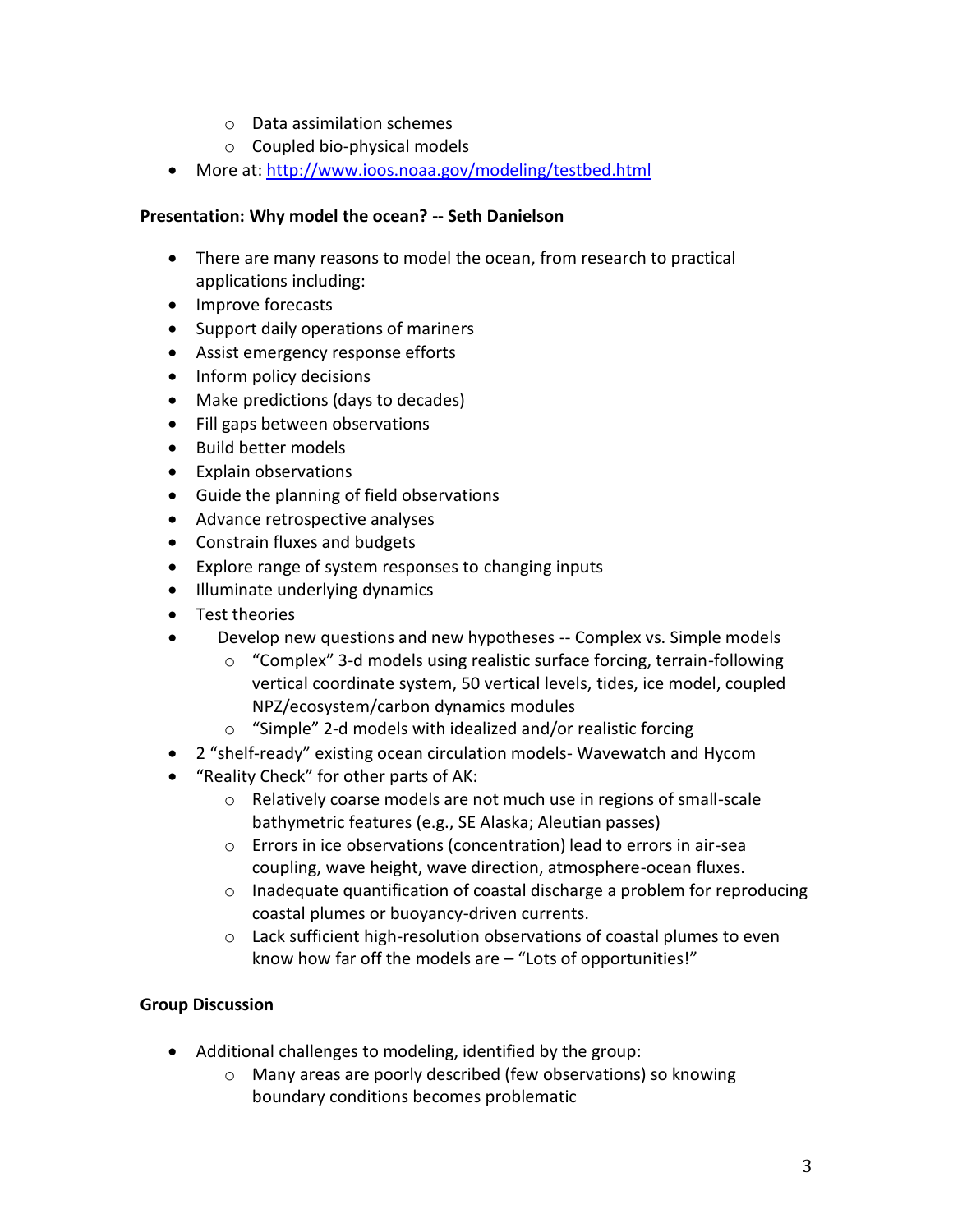- o There is a need for coupling models, but they are difficult to format
	- Western Alaska LLC is developing a high-resolution model coupling effects of sea ice, tide, wind-driven wave dynamics, and currents in the formation of storm surges in Western Alaska
	- It is hard to crosswalk between structured and unstructured grids
- $\circ$  There is a need for greater understanding of ice and sea ice dynamics
	- **Comparison of daily ice analysis with satellite imagery would be** helpful, but does this already exist?
	- **BOEM** has expressed interest in coupled sea ice-oceanatmosphere models and forecasts to support regulating offshore oil & gas development
	- Canadians have developed a coupled ice- atmospheric model and have collaborated with the National Weather Service .
- Would there be value in harmonizing the various ROMS models?
	- o Most (though not all) ROMS models use HYCOM boundary conditions so in that sense they are "nested." However, there are some that do not use HYCOM and there may be additional differences in the forcing parameters used.
	- o Having the ROMS models nested together would be beneficial when developing an oil-spill trajectory, especially for a spill between or overlapping modeled areas.
	- o Displaying structured grids is easier than unstructured grids, but Axiom is developing capacity to do unstructured as well.
	- o Additional follow-up on what it would take to harmonize all the ROMS models in AK has occurred since the meeting and the bottom line is that it would take many steps, at least a year to perform the necessary steps and in the range of \$600K-\$1M; please contact Ellen [tyler@aoos.org](mailto:tyler@aoos.org) for more info.
- Does AOOS want to be in the business of model development, operational modeling, or some other aspect?
	- o Scott Pegau, OSRI, shared his experience on a project funded with AOOS support - validating a hydrological model with observations in Prince William Sound
	- $\circ$  It was noted that model validation, particularly for specific applications, is necessary and within the scope of AOOS capabilities.
	- o In some cases modelers are not aware of existing or upcoming observations and AOOS could spread awareness of relevant observing projects to modelers.

**Presentation: Recent developments with model visualizations, "on the fly" analytics and interoperability standards for model data in the AOOS system. - Rob Bochenek,**